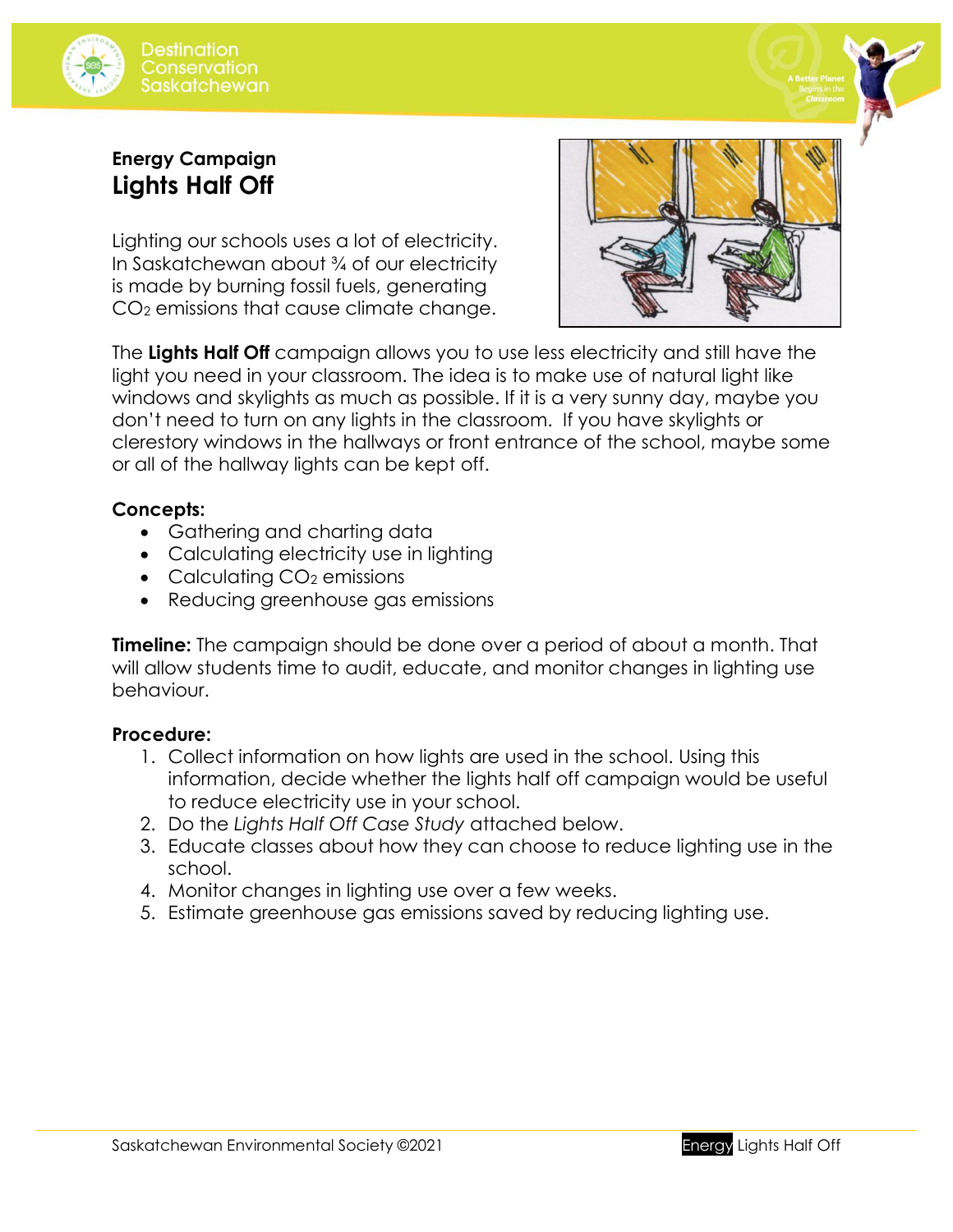



### **Pre Campaign Audit:**

1. Check each room in your school to find out when lights are on or off. With this information you can decide whether a campaign to turn out unneeded lighting would be valuable for your school.

Use this chart or create your own to represent the rooms and lights in your school.

### **Audit: Lights Half Off Date: Students:**

| Location                                  | Is there    | <b>Time of Day</b>                             |               |        |       |               |              |  |  |
|-------------------------------------------|-------------|------------------------------------------------|---------------|--------|-------|---------------|--------------|--|--|
|                                           | natural     | (record # of switches on /total # of switches) |               |        |       |               |              |  |  |
|                                           | light?      | E.g. 2 switches on, out of 4 switches = $2/4$  |               |        |       |               |              |  |  |
| Room                                      | <b>E.g.</b> | <b>Before</b>                                  | <b>During</b> | recess | lunch | <b>During</b> | <b>After</b> |  |  |
| number                                    | windows,    | class                                          | am            |        |       | pm            | school       |  |  |
|                                           | skylights,  |                                                | class         |        |       | class         |              |  |  |
|                                           | none        |                                                |               |        |       |               |              |  |  |
|                                           |             |                                                |               |        |       |               |              |  |  |
|                                           |             |                                                |               |        |       |               |              |  |  |
|                                           |             |                                                |               |        |       |               |              |  |  |
|                                           |             |                                                |               |        |       |               |              |  |  |
|                                           |             |                                                |               |        |       |               |              |  |  |
|                                           |             |                                                |               |        |       |               |              |  |  |
|                                           |             |                                                |               |        |       |               |              |  |  |
|                                           |             |                                                |               |        |       |               |              |  |  |
| <b>Total</b><br>number<br>of lights<br>on |             |                                                |               |        |       |               |              |  |  |
| Total % of<br>lights on                   |             |                                                |               |        |       |               |              |  |  |

2. Is natural lighting (from windows and skylights) used to reduce the number of electrical lights used? List areas and times where natural lighting is used.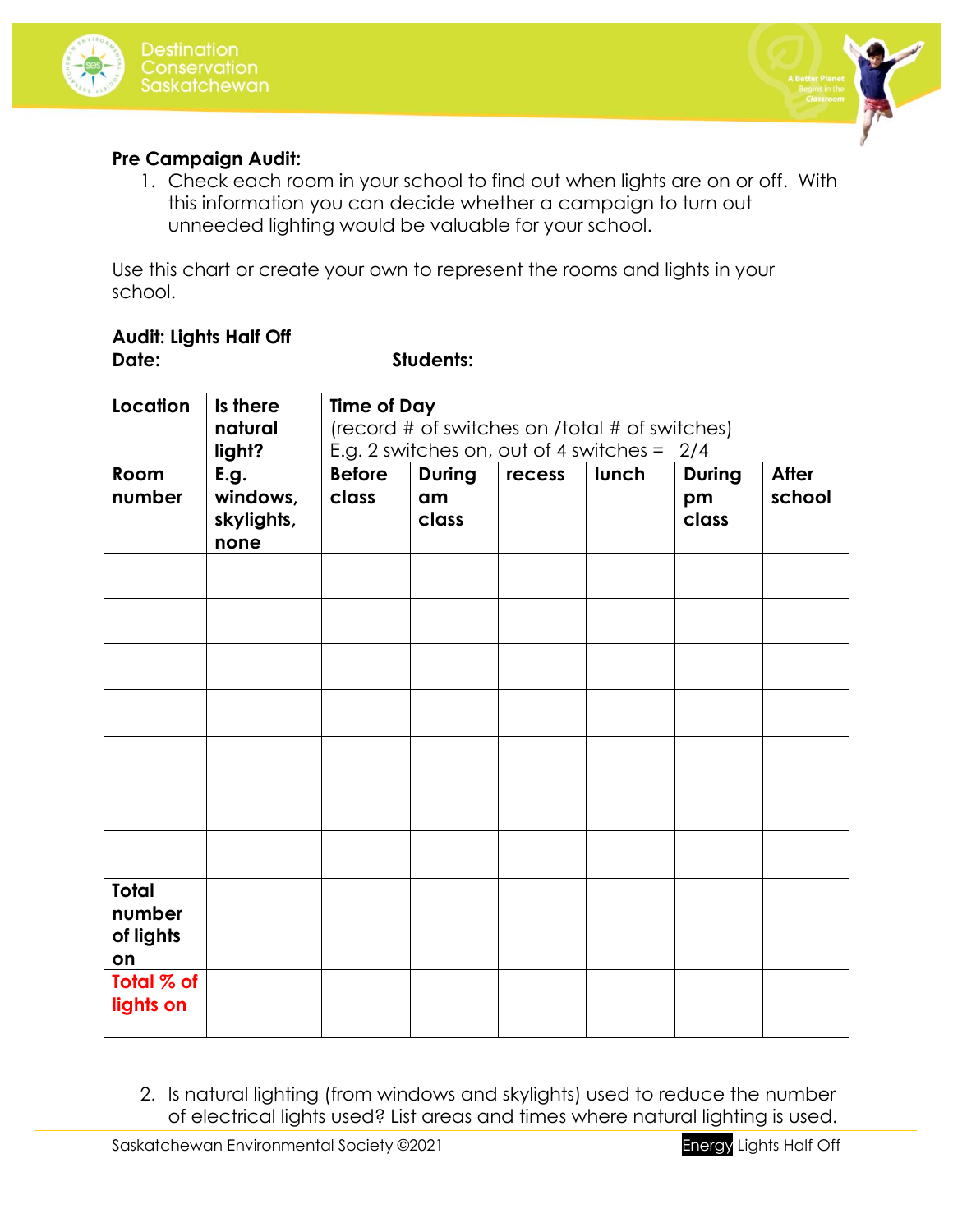



- 3. Is task lighting (e.g. desk lamps) used to reduce the number of larger overhead lights used?
	- List areas where task lighting is used instead of overhead lighting.
	- Does task lighting use energy efficient lamps like Compact Fluorescent Lights(CFL) or Light Emitting Diode's (LED)? **Note:** To check this, with the lamp off, look at the top of the bulb, where you will find the Watts printed on the bulb. An efficient LED bulb that uses 12W provides the same amount of light (lumens)as an inefficient incandescent bulb that uses 60W.
- 4. If the results of your audit show that lights are often turned on and left on, even when not needed, use the ideas below and the case study attached for information on how to carry out the **Lights Half Off** campaign.

### **Education and Monitoring:**

Using some of the ideas from the case study, or from the *Ideas for Campaign* below, prepare a short presentation for each classroom. Explain why you are doing the campaign, what you want them to do, and how you will be checking for success. During the first week of your campaign, check on classrooms at different times of the day, to see if staff and students are making use of natural lighting. Use the same chart you used for your pre-campaign audit, and compare to see if your campaign is working.

## **Post Campaign Audit:**

Ask some staff and students the following questions:

- 1. Were you aware of the **Lights Half Off** campaign?
- 2. What helped you to remember to turn on only the lights that were needed? E.g. stickers on lights, announcements, posters, etc.
- 3. If you were not turning off unneeded lights, what would help you make this change?
- 4. Using the audit chart, check the classrooms one more time to see if staff and students are remembering to use only the lighting that is needed.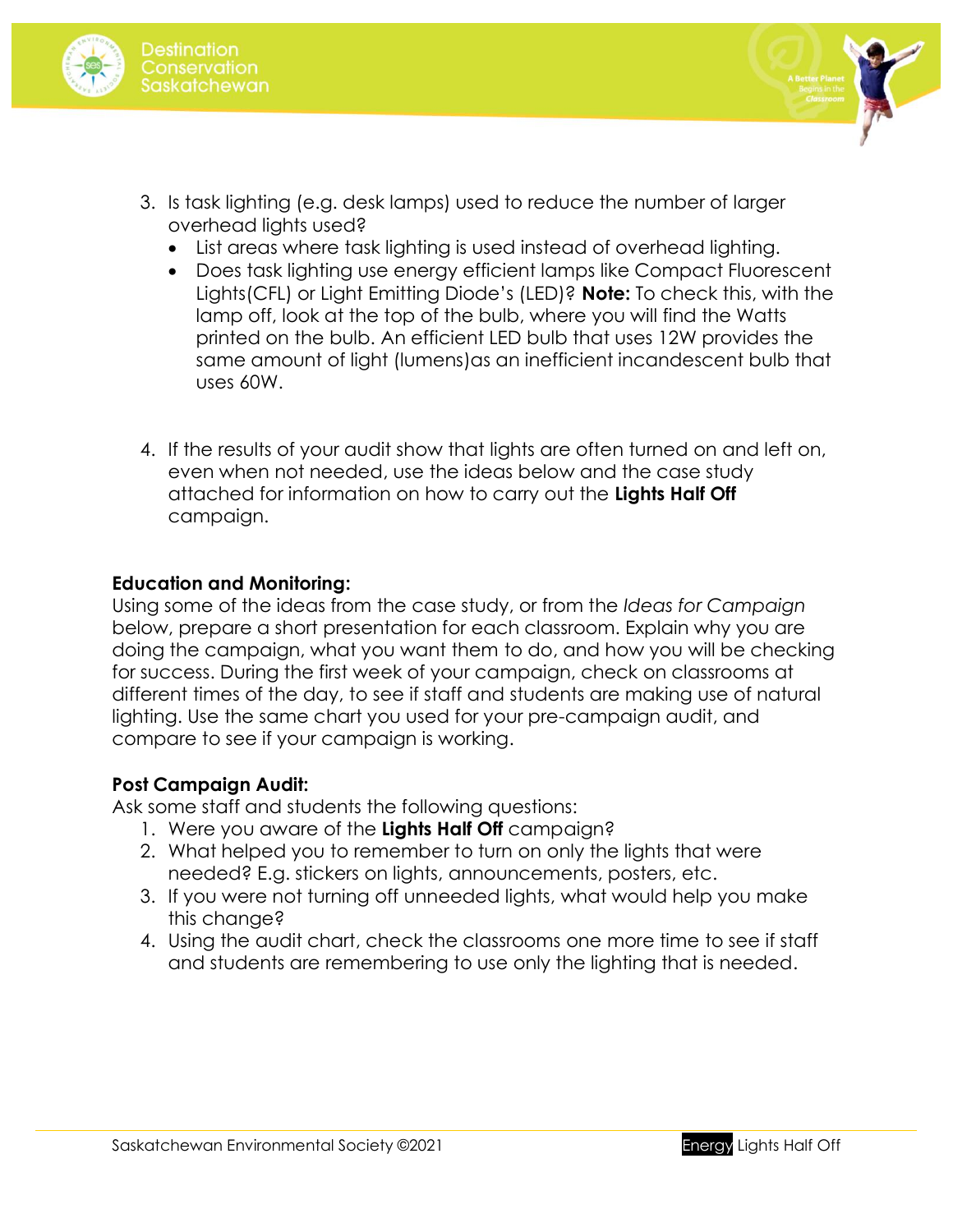



### **Estimating Greenhouse Gas Reductions**

Use the results of your pre and post audits to estimate the amount of time lights are on in your school, and how that contributes to greenhouse gas emissions.

- Ask your caretaker what sorts of lights are in your school. For T8 use 30W per tube. For T12 use 40W/tube. Look carefully at how many tubes are in each fixture.
- Energy = Power x Time
- Pre and post audit information charts: estimate the number of hours that lights are on in the school, or in the classrooms that you checked. One way to do this would be to use the percentage of lights on x the number of hours in the school day.
- $\bullet$  # tubes x W/tube x hours/day x days/school year x kW/1000W = Energy (kWh). ( see also Lights Out – [Detailed School Energy](http://environmentalsociety.ca/wp-content/uploads/2015/07/Lights-Out-Detailed-School-Energy-Audit.pdf) Audit)
- Energy (kWh) x 0.5 kgCO<sub>2</sub>/kWh = Greenhouse gas emissions (kgCO<sub>2</sub>)

# **Lights Half Off**

### **Ideas for Campaign**

- Prepare a set of small, bright stickers for each room in the school (even the gym, office and staff rooms). Small, coloured, circle stickers available at office stores work well.
- Place **Green** stickers on switches for lights that use the least amount of power. (The case study explains how to figure that out) If lighting is needed, students will turn on that switch first.
- Place **Red** stickers on the switches for the lights that use the most amount of power. Students could then decide to only use that switch in situations where more light was needed.
- Visit each class to explain how the stickers help to remind staff and students to use natural lighting. **Turn on one switch at a time (first green, then red) until there is enough light in the room.**
- During the campaign, use happy face sticky notes or posters on classroom doors, or other prompts to reward classrooms using natural lighting.
- Each time you monitor how many lights are being kept off, use the audit chart to record the information and let everyone know how turning out lights behaviour is reducing electricity use.
- After a month, follow-up to see how many staff and students are still practicing the **lights half off** method.
- Estimate the amount of CO<sub>2</sub> your school is saving by reducing lighting use.

## **Curriculum Connections**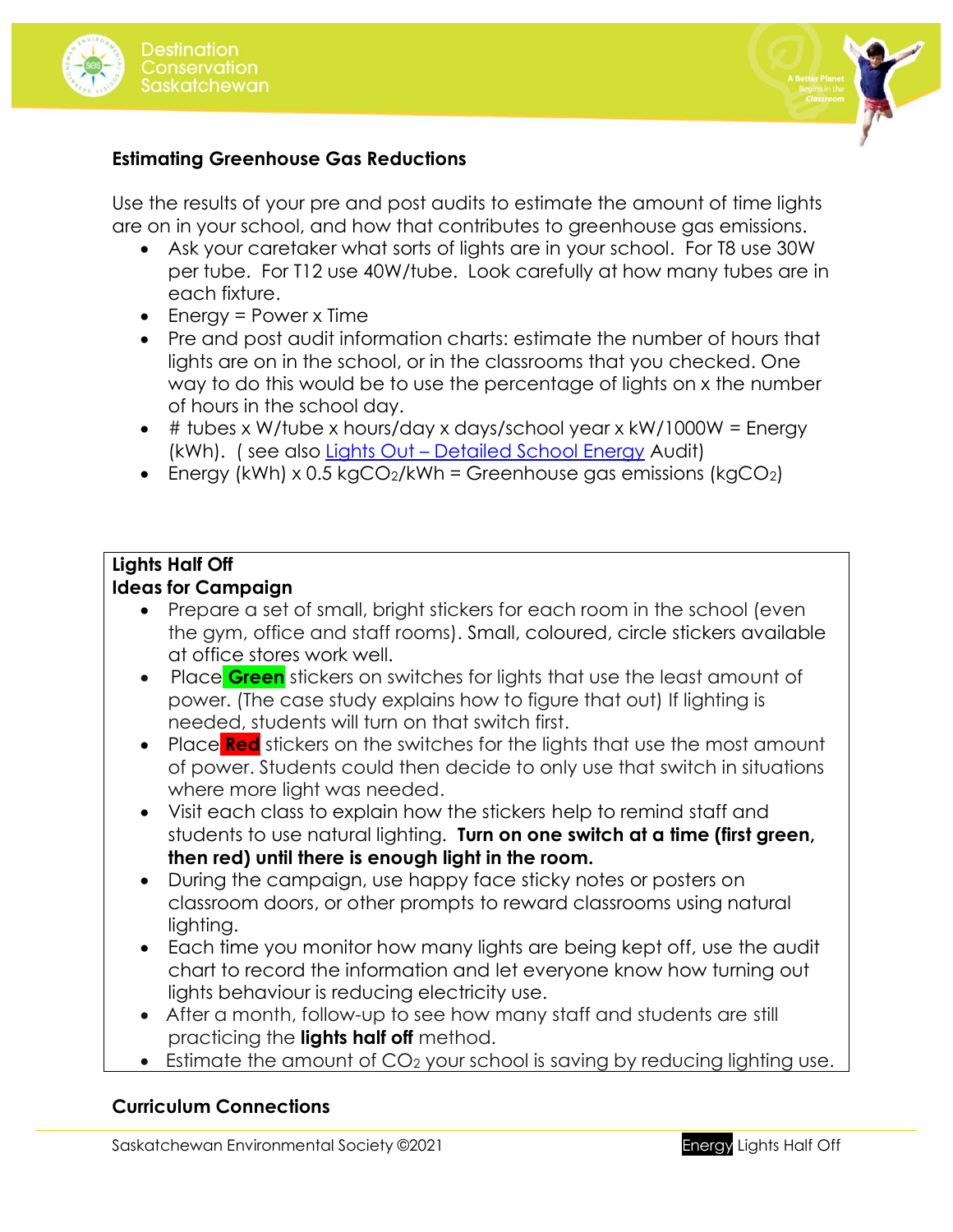



**Grade 4 Physical Science: Outcome LI4.1** Investigate the characteristics and physical properties of natural and artificial sources of light in the environment. **LI4.2** Analyze how light interacts with different objects and materials to create phenomena such as shadows, reflection, refraction, and dispersion. **LI4.3** Assess personal, societal, and environmental impacts of light-related technological innovations including optical devices.

**Social Studies: Outcome RW4.1** Analyze the strategies Saskatchewan people have developed to meet the challenges presented by the natural environment.

**Grade 5 Social Studies: Outcome RW5.1** Explain the importance of sustainable management of the environment to Canada's future.

**Grade 6 Physical Science: Outcome EL6.1** Assess personal, societal, economic and environmental impacts of electricity use in Saskatchewan and propose actions to reduce those impacts.

**EL6.2** Investigate the characteristics and application of static electric charges, conductors, an insulators, switches and electromagnetism.

**EL6.3** Explain and model the properties of simple series and parallel circuits.

**Grade 7 Social Studies: Outcome RW7.3** Assess the ecological stewardship of economies of Canada and the circumpolar and Pacific Rim Countries.

**Grade 8 Health Education: Outcome USC8.6** Examine and assess the concept of sustainability from many perspectives, and develop an understanding of its implications for the well-being of self, others, and the environment.

**Grade 9 Physical Science: Outcome CE9.4** Critique impacts of past, current, and possible future methods of small and large scale electrical energy production and distribution in Saskatchewan.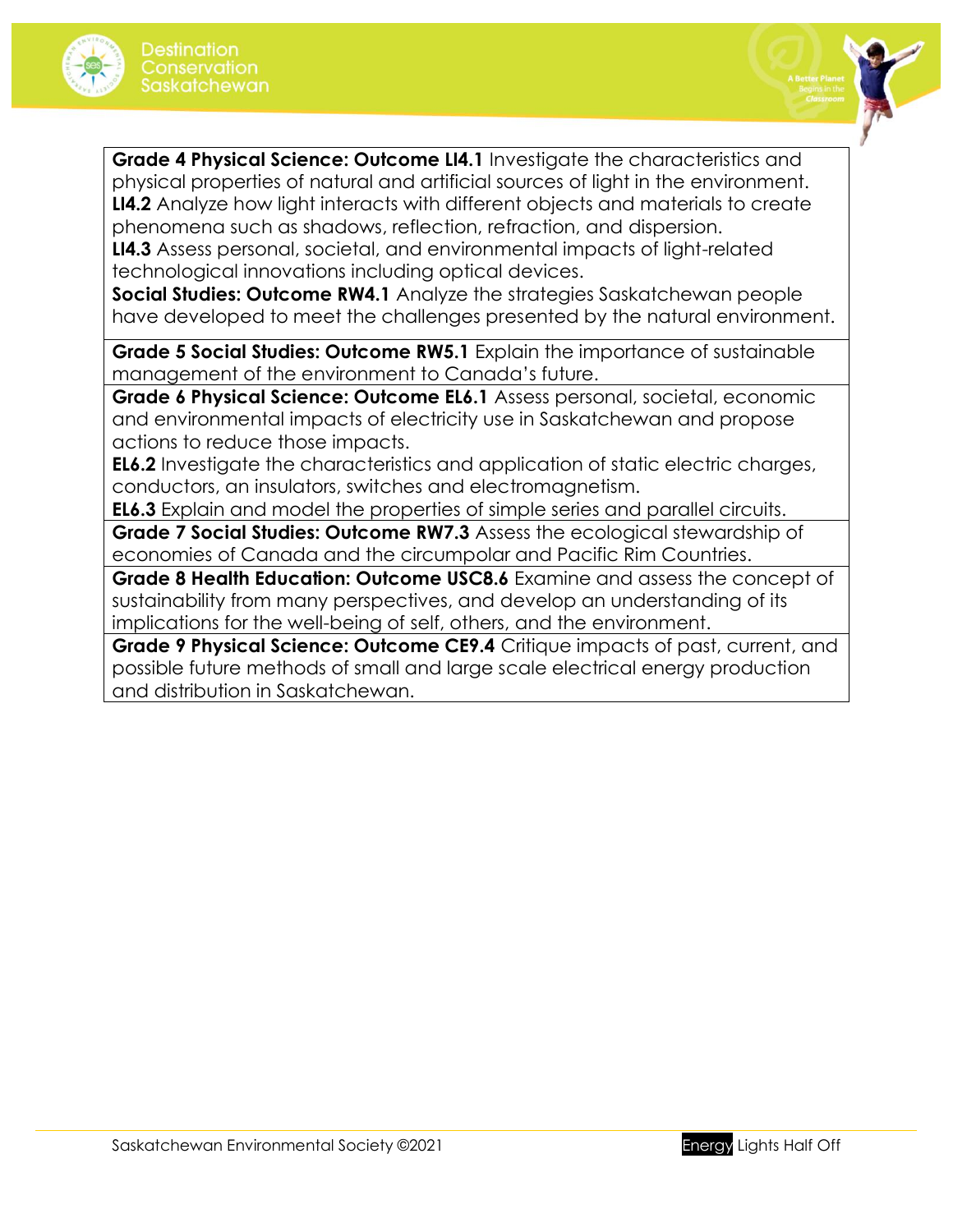



### **Additional Resource**

## **Case Study – Lights Half Off (Increasing the use of natural light)**

This case study takes students through a lights half off campaign, includes education resources used to promote turning out unnecessary lights, and the results of student inquiry into the use of lighting in the school. This case study could be used as pre-teaching for students before they begin their own lights half off campaign.

### **Materials: Set of small coloured circle stickers Directions:**

1. Read the case study.

2. Look at the materials including the classroom diagram, and pre audit information.

3. Discuss the questions.

While learning about electricity in their grade six, science class, students in Saskatoon decided to figure out how electricity was being used for lighting in their classroom and in other rooms in the school. They made a diagram of the lighting in their classroom, including the number of lights that were controlled by each light switch. The caretaker told them that each light bulb (T8 fluorescent tubes) used 30Watts of power.

**I AVERY** Use Template . Utilisez le gabarit 05472mm hanks 800-60-AVERY (462 turning out lights 837 Well Done! Lights half ctiquetes à codage couleur « Laser/jet d'encre<br>Colour Coding Labels « Laser/ink jet www.IZZbI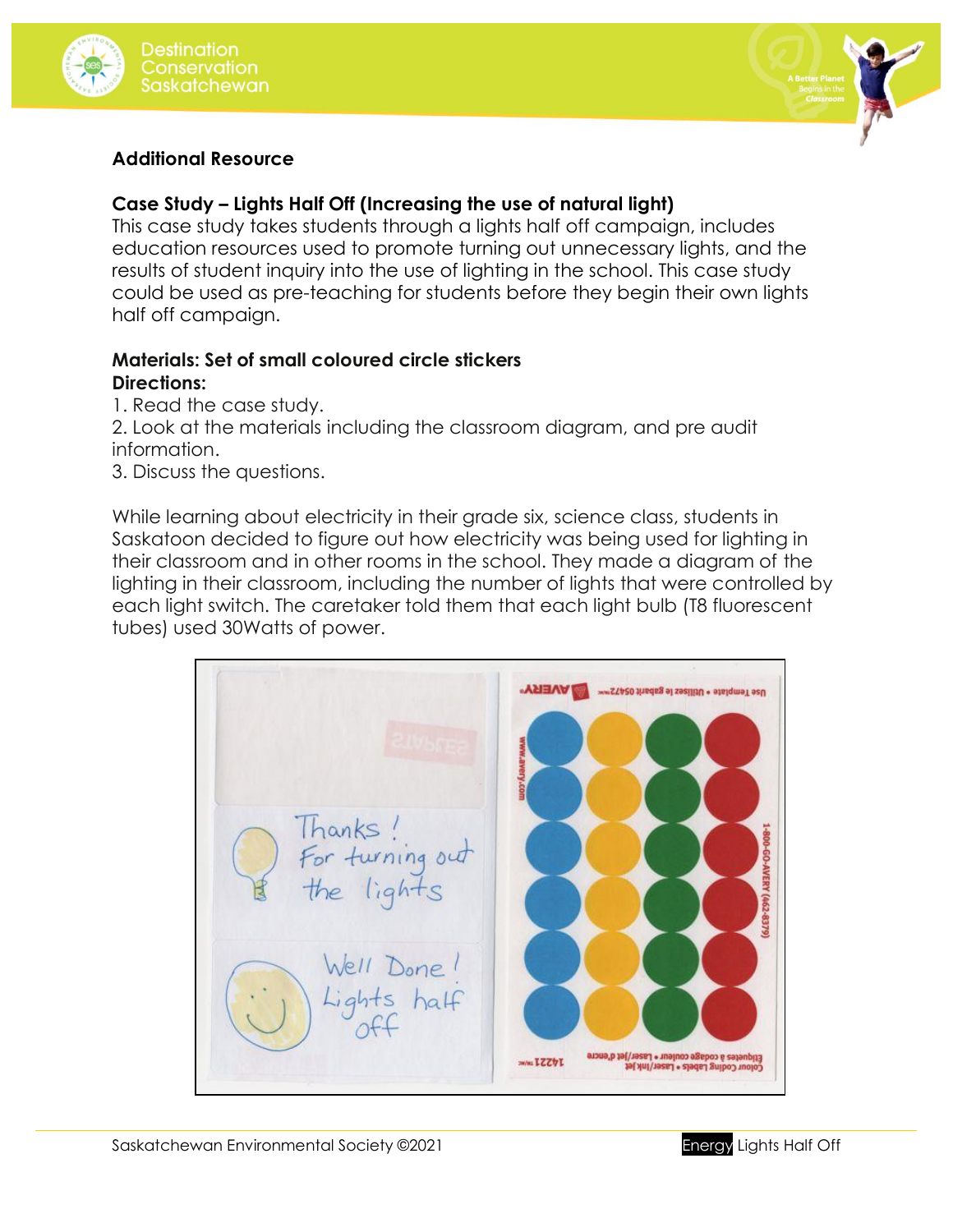**Destination** Conservation<br>Saskatchewan



to save electricity, which lights How many lights  $×3000$ How much power switch 2 do they use d ner work without switch without switch  $\delta$ Smo mind Š - Is natural light from use Our Class we we - How can we use this COD switch  $185$ around Our guestions? - If we want - When could should use ę Mindow How many lights on Each bulb wes How much power  $78's$ **xackx** do they use  $switch1?$ Called

Next, they sent small groups of students to each classroom in the school to see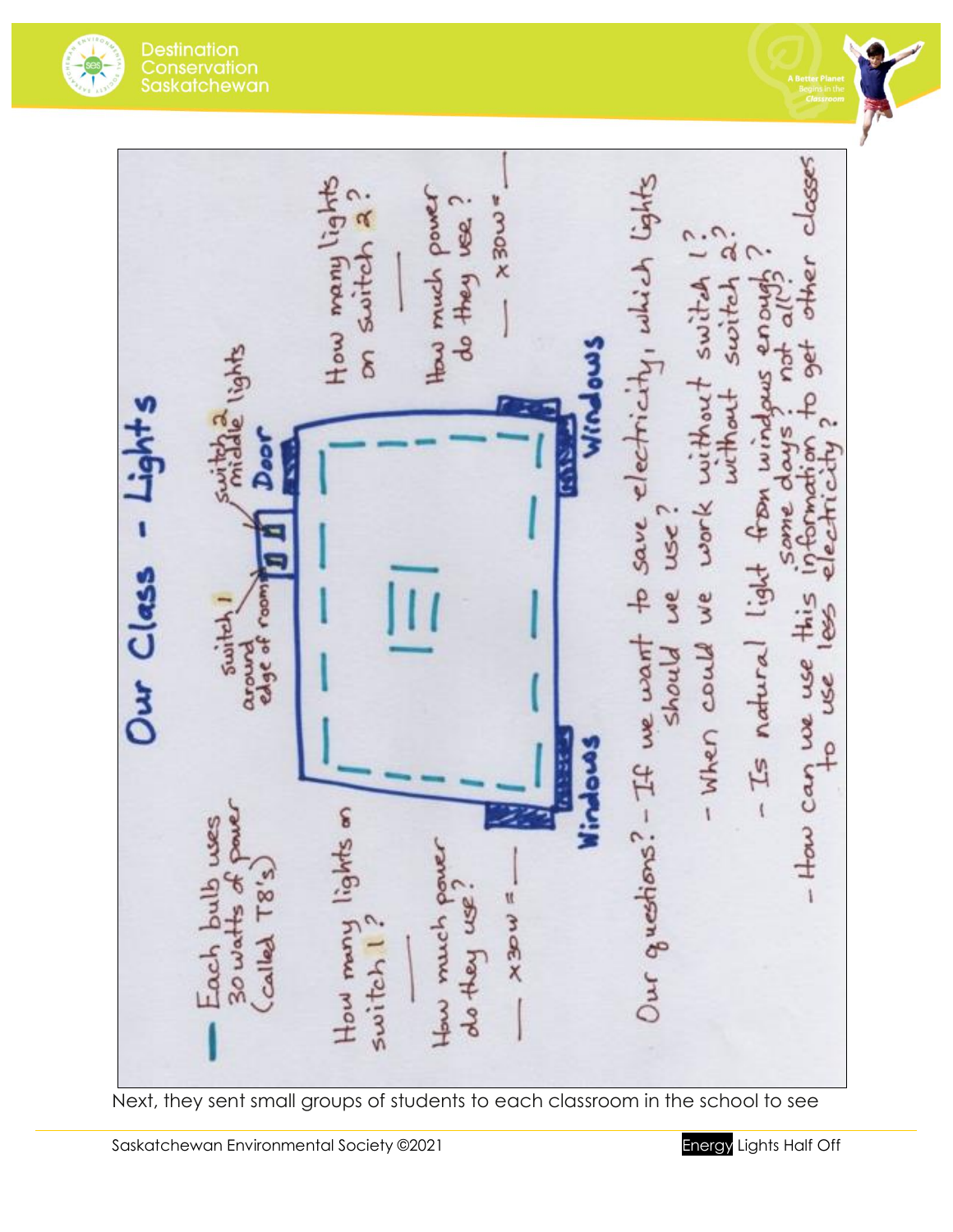



how lights were used during one school day, and made a chart of what they found out.

| Location                                  | Is there    | <b>Time of Day</b>                               |               |          |         |               |              |  |
|-------------------------------------------|-------------|--------------------------------------------------|---------------|----------|---------|---------------|--------------|--|
|                                           | natural     | (record # of switches on /total # of switches)   |               |          |         |               |              |  |
|                                           | light?      | E.g. 2 switches on, out of 4 switches $=$<br>2/4 |               |          |         |               |              |  |
| <b>Room</b>                               | <b>E.g.</b> | <b>Before</b>                                    | <b>During</b> | recess   | lunch   | <b>During</b> | <b>After</b> |  |
| number                                    | windows     | class                                            | am            |          |         | pm            | school       |  |
|                                           | or          |                                                  | class         |          |         | class         |              |  |
|                                           | skylights   |                                                  |               |          |         |               |              |  |
| Room 12                                   | windows     | 0/2                                              | 2/2           | 1/2      | 1/2     | 2/2           | 0/2          |  |
| Room 15                                   | windows     | 2/2                                              | 2/2           | 0/2      | 2/2     | 2/2           | 0/2          |  |
|                                           |             |                                                  |               |          |         | no one        |              |  |
|                                           |             |                                                  |               |          |         | in room       |              |  |
| Room 9                                    | windows     | 1/2                                              | 2/2           | 1/2      | 1/2     | 1/2           | 1/2          |  |
|                                           |             |                                                  |               |          |         |               |              |  |
| Library                                   | skylights   | 5/5                                              | 5/5           | 5/5      | 5/5     | 5/5           | 2/5          |  |
|                                           |             |                                                  |               | no one   |         |               |              |  |
|                                           |             |                                                  |               | in room  |         |               |              |  |
| Room 21                                   | windows     | 0/2                                              | 2/2           | 2/2      | 2/2     | 2/2           | 0/2          |  |
| Staff                                     | no          | 2/2                                              | 2/2           | 2/2      | 2/2     | 2/2           | 2/2          |  |
| Room                                      |             |                                                  | no one        |          |         | no one        |              |  |
|                                           |             |                                                  | in room       |          |         | in room       |              |  |
| Gym                                       | no          | 0/4                                              | 4/4           | 2/4      | 2/4     | 4/4           | 2/4          |  |
| <b>Total</b><br>number<br>of lights<br>on |             | 10/19                                            | 19/19         | 13/19    | 15/19   | 18/19         | 7/19         |  |
| Total % of<br>lights on                   |             | $= 53%$                                          | $=100%$       | $= 68\%$ | $=79\%$ | $= 95%$       | $= 37\%$     |  |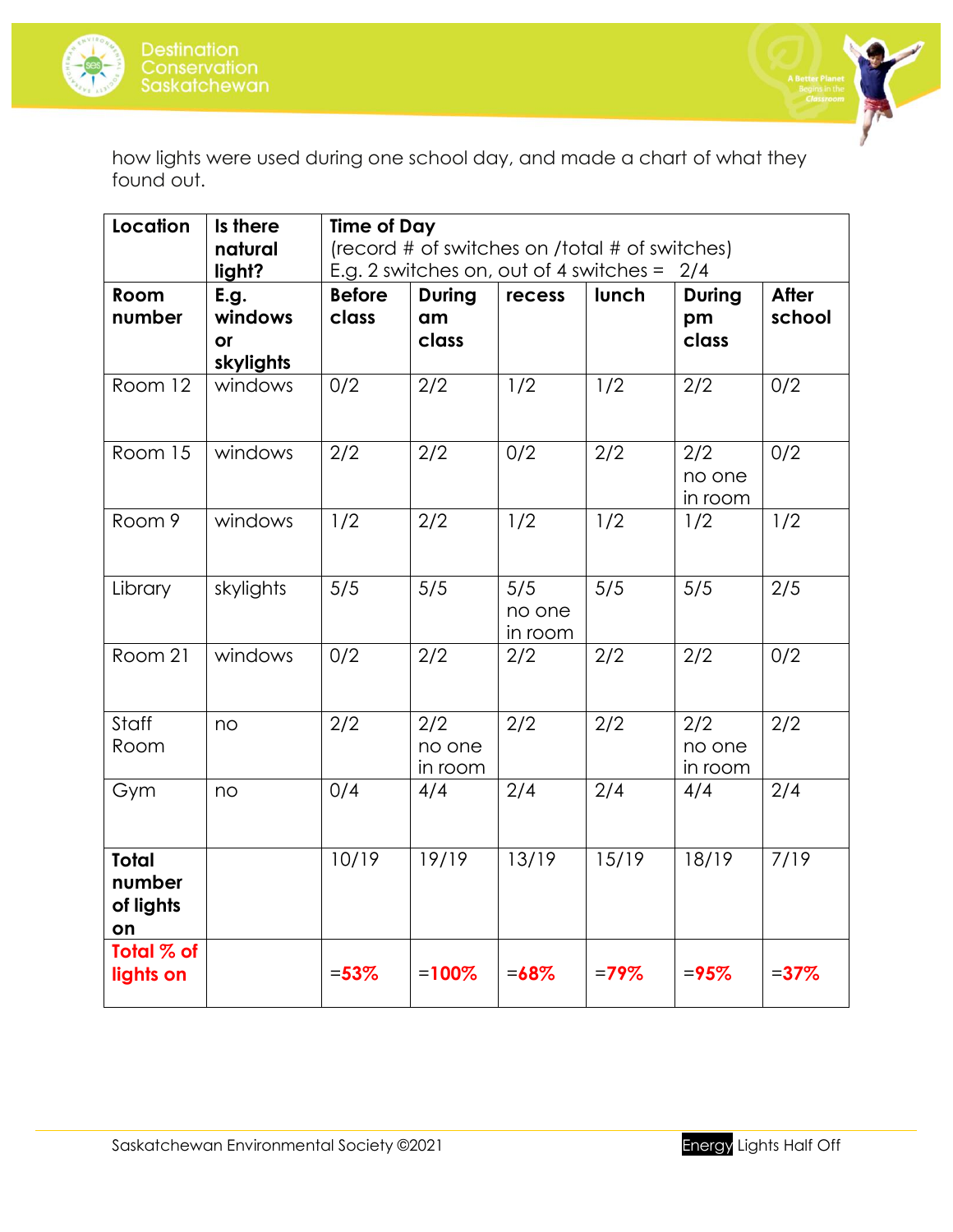



With the information they gathered, they decided to try a different kind of **lights out** campaign. The idea was to get people to only use as much lighting as the room needed. For example, if it was a bright sunny day, a class might decide to leave the lights off, or only have one switch turned on.

### **This is how the campaign worked:**

- Students organized a set of small, bright stickers for each room in the school (even the gym, office and staff rooms).
- **Green** stickers were placed on switches for lights that used the least amount of power. The idea was that if lighting was needed, students would turn on that switch first.
- **Red** stickers were placed on the switch for the set of lights that used the most amount of power. Students could then decide to only use that switch in situations where more light was needed.
- Students visited each class or room to explain the campaign. All students and staff were asked to turn on **one switch at a time** (first greens, then red), and to only turn on as many lights as were needed.
- During the first week of the campaign, the grade six students would randomly check on classrooms. Not disturbing the classes, they would put a sticky note with a smiley face in a light bulb (see their example) on the doors of those who were seen to be participating.
- During announcements at the beginning of the next week, everyone was told how well the classes did, and how many sets of lights had been kept off during the first week.
- Each week after that for a month, students did random checks of how many classrooms were saving energy by keeping unnecessary lights off.
- Two months later, after the campaign was over, they did a follow-up check and found that many staff and students were still practicing the **lights half off** method. They made sure everyone in the school community knew how well they were working together to save energy!